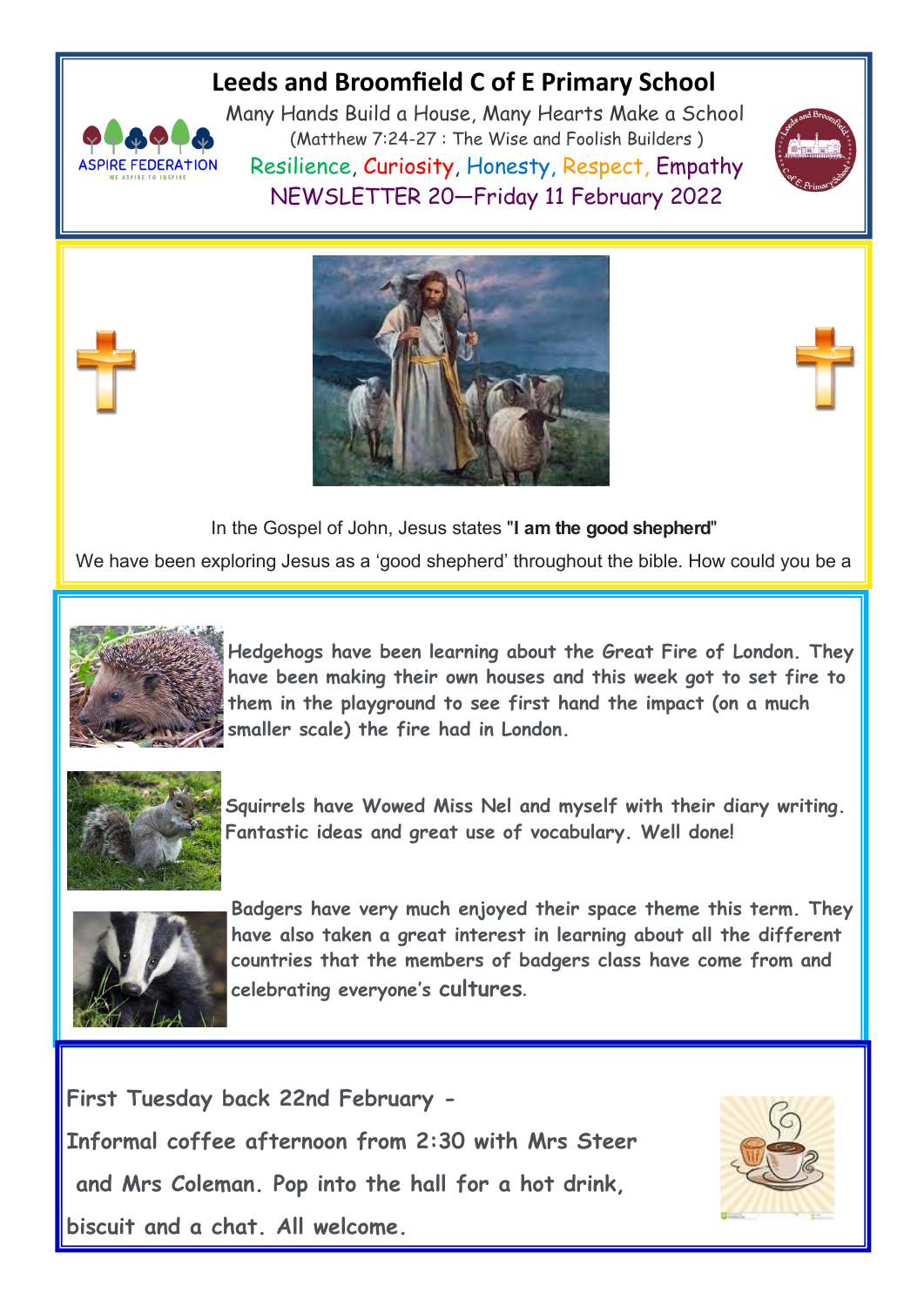

# Our attendance this week is 93.61%

**PROUD awards** After speaking to pupils and staff we wanted to build children's self esteem and confidence in themselves. Each pupil needs to work to get a badge for each letter of the word PROUD.

- P Pleasure in work
- R Respect in work
- O Organised in work
- U Unique in work
- D Distinction

Each class has a different colour badge to collect. The children can put these on their bags or on their school jumpers.

**This week's PROUD winners are:** Lulu, Frankie, Ronny, Alex and Wesley for fantastic phonics learning. Lishalli, Tyana, Aylin, Ronny and Tommy. A massive well done.





Hedgehogs —George Yarnold

Squirrels — Amos

Badgers — Rebecca



**Christian Vision and Values Awards**

Hedgehogs — Dolly

Squirrels — Blake

Badgers — Diana

### **This term our Rocket Readers and Writing are**

**Rocket Readers Writing**

Immy, Kiera, Alfie Jubilee, George Judge, Immy Ethan & Alexandra Leyla, Bertie & Cassy

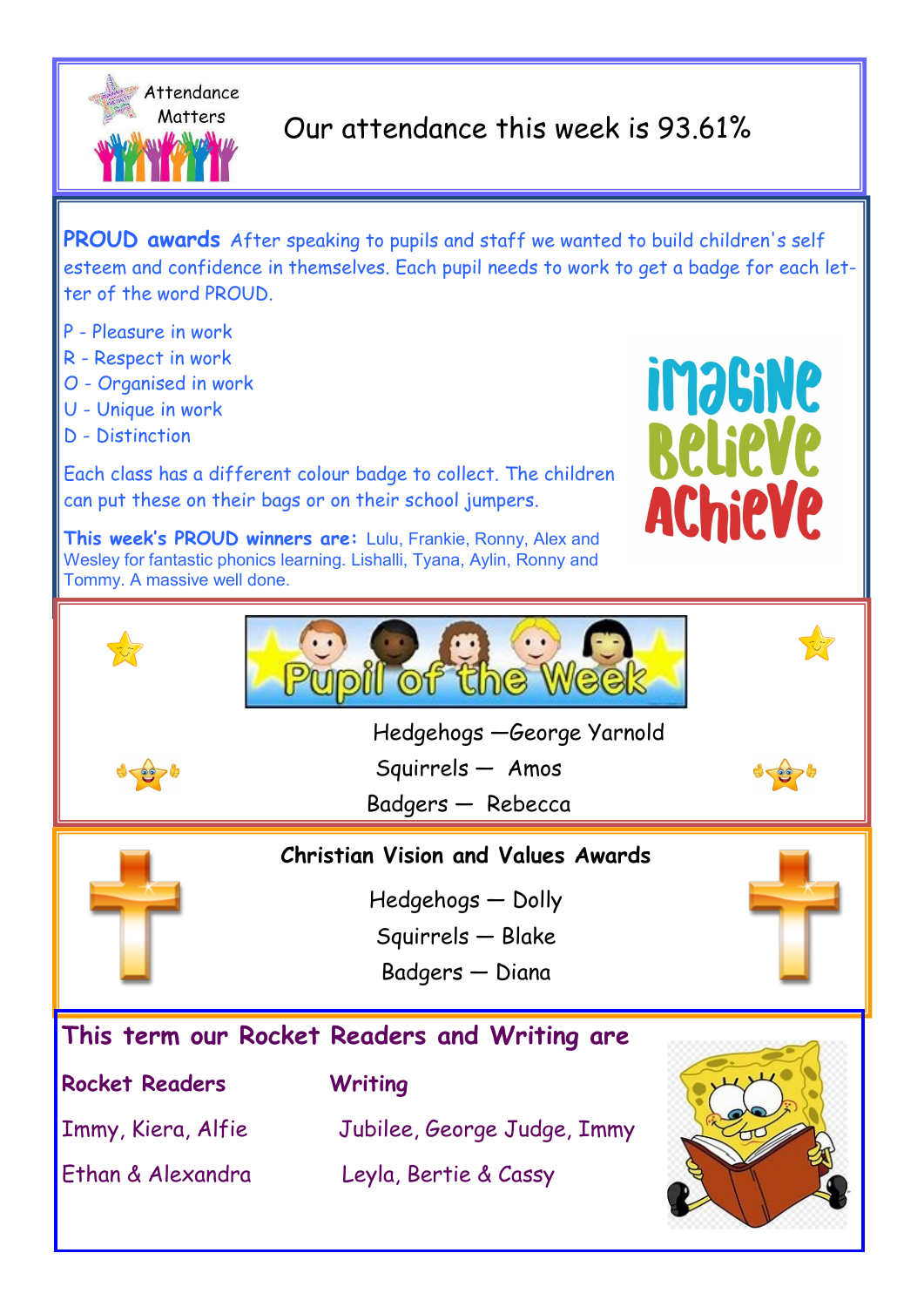

Online Safety - Please continue to talk to your children about the games and apps they are using online. Google have five fundamentals of their internet code to be an Internet Legend. See below

for one of them. Many children have been talking about squid games and duggy wuggy. There are videos on YouTube. These are not nice games and I would block them if they appear on your children's phones or tablets. Please keep that open conversation with your children.[https://beinternetawesome.withgoogle.com/en\\_uk/](https://beinternetawesome.withgoogle.com/en_uk/)

## BE INTERNET AI FRT **Don't Fall for Fake**

It's important to help kids become aware that people and situations online aren't always as they seem. Discerning between what's real and what's fake is a very real lesson in online safety.

### **Know the Signs of a Potential Scam**

- If statements about "winning" or getting something for "free" feel too good to be true, they most likely are.
- Fair exchanges shouldn't involve giving away any personal information.
- Always think critically before acting online and learn to trust your intuition. Be on guard for phishing attempts—efforts to steal information like login or account details by pretending to be a trusted contact in an email, text, or other online communication.

#### **Remember, primary-age children should be supervised at all times when online.**

 **Reminder** 



No earrings to be worn on PE days

**Cafe in the porch is back! Thursday 2-4pm Leeds Church**

**Reminder**



Please remember to bring in a pair of wellies or a second pair of trainers so the children can play on the field in all weathers.



.

Could I please ask that if you are handing anything into the class teacher or myself on the gate that it is in a named envelope with an explanation as to what the money is for please. Thank you.

> Eg. Bob Steer - Squirrels Class After School Club Money